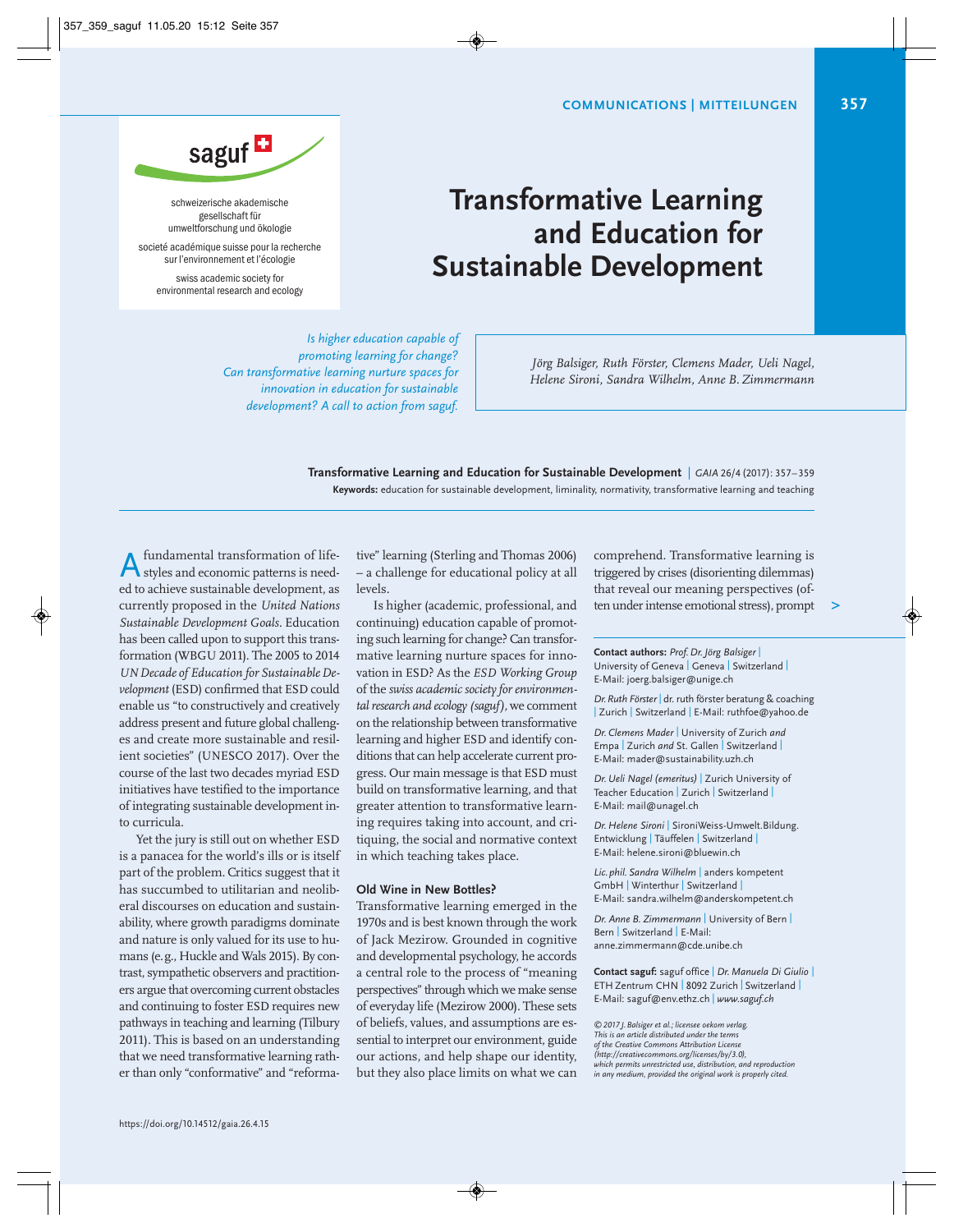critical reflection, invite experimentation with new meaning perspectives, and finally lead to their assimilation.

In this view, transformative learning is a form of third order learning, implying a paradigm change triggered by the experience of liminality (an in-between state of ambiguity or disorientation, Land et al. 2014) with a disruptive or restorative element (Lange 2004). This leads to "the experience of seeing our worldview rather than seeing with our worldview so that we can be more open to and draw upon other views and possibilities" (Sterling 2011, p. 23). By contrast, first order learning refers to reproduction of knowledge and "doing things better" and second order learning to critical reflection and "doing better things", mirroring Sterling's (2011) differentiation between conformative, reformative, and transformative levels of learning.

Mezirow's approach to transformative learning has been modified in reaction to his overly individualistic orientation and brought into dialogue with ESD. For Brookfield (2000) transformative learning ought to prompt reflection on prevailing relations of power and discourse, especially in view of contemporary capitalism's value orientations. Freire (1970) also points to transformative learning's emancipatory potential, where the interplay between action and reflection serves to identify and counter social inequalities.

As underlined by Sterling (2011), who has been at the forefront of mobilizing transformative learning for ESD, both Mezirow and Freire have influenced the current understanding of transformative learning, which "(…) involves a deep structural shift in the basic premises of thought, feelings and actions. It is a shift of consciousness that dramatically and permanently alters our way of being in the world. Such a shift involves our understanding of ourselves and our self-location: our relationships with other humans and with the natural world. It also involves our understanding of power relations in interlocking structures of class, race and gender, our body awareness, our visions of alternative approaches to living, and our sense of possi bilities for social justice, peace and personal joy" (O'Sullivan et al. 2002, p. xvii).

Hence, while transformative learning is often presented as a mode of change on the part of an individual (albeit as part of society), the transformation to sustainable development(SD) clearly requires societal change. As a consequence, we should never lose sight of the interaction between individual and societal change, as there can be no societal transformation without individual transformation. By implication, any transformation of an individual's values *can* lead to a corresponding shift of values in reference groups.

Does promoting transformative learning ultimately amount to more than good teaching? We argue that it does, for what the ESD context adds to transformative learning is a mutually reinforcing relationship, a goal and value orientation, and a decidedly social and constructivist conception of learning. The focus of ESD is on a process of collective awareness for engagement in concrete initiatives. Transformative learning for SD is thus participatory, integrative, and reflective (Singer-Brodowski 2016), and requires a restorative approach and a safe space for the learning process. The setting becomes the message and the values of SD need to be constantly negotiated and re-negotiated, which makes teaching and learning an enormous challenge. Drawing on our professional experiences, we suggest that the challenge can be addressed in higher education, but we underline that fostering transformative learning in tertiary learning settings requires institutional change and the orchestration of liminality and mindful transforming learning and training environments.

## **Transformative Learning and Education for Sustainable Development: Conditions and Challenges**

A recent assessment of SD at Swiss universities found some progress in transforming training environments (Akademien der Wissenschaften Schweiz 2017). For example, guidelines and coaching at the Univer-

**FIGURE:** Information alone does not lead to a change of behaviour.